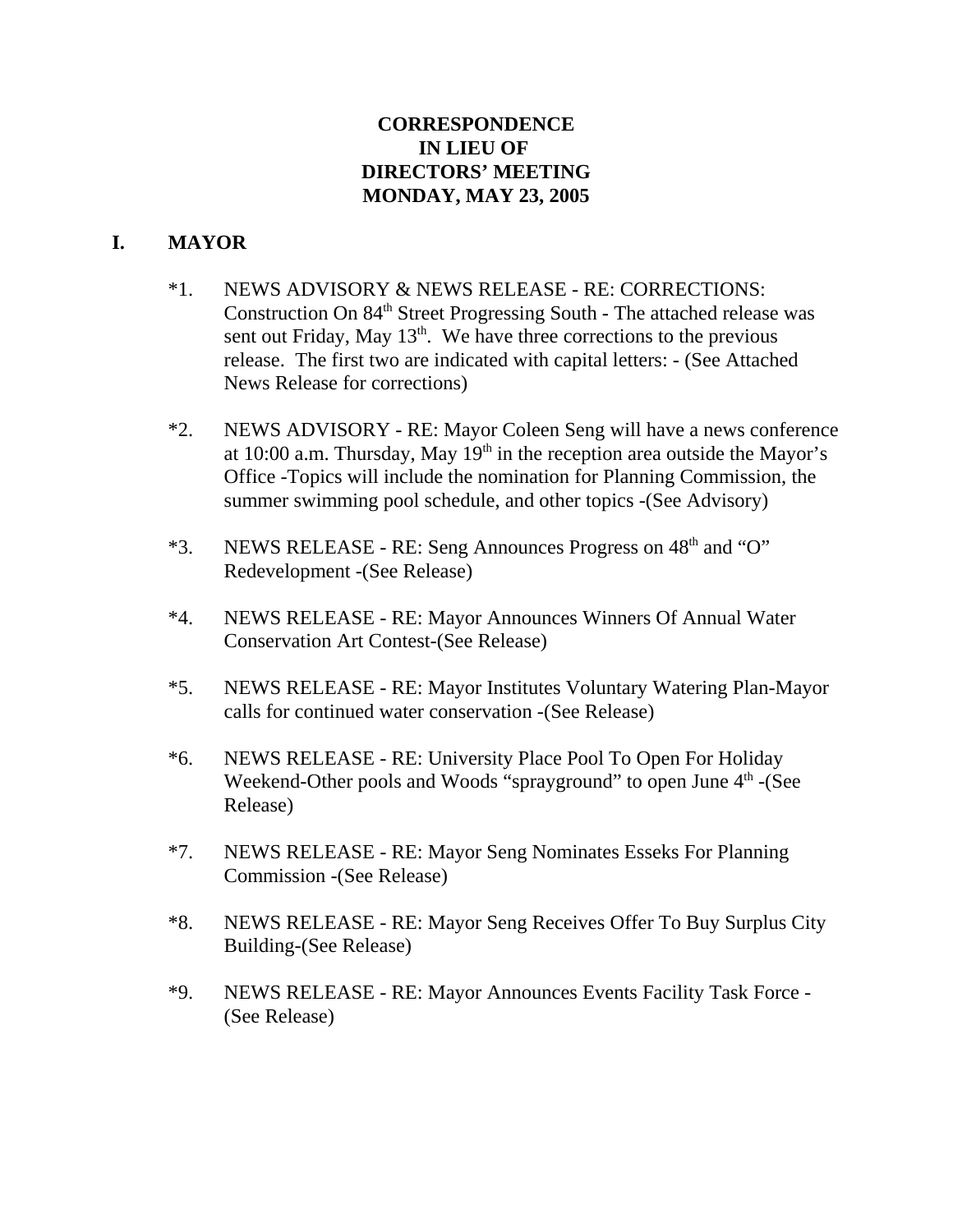\*10. Washington Report - May 13, 2005.

## **II. DIRECTORS**

## **HUMAN SERVICES**

\*1. Report - 'Ride For Five' Low-Income Transportation Pilot Project Final Report, October 1, 2004 -March 31, 2005 - Submitted by Kit Boesch; Technical and Data Contributions by: Volunteer Partners - StarTran-Department of PW/U - (Council copies of this Report placed in their file folders on 5/17/05)(Copy of this Report on file in the City Council Office)

## **PLANNING**

- \*1. Letter from Mayor Coleen Seng to Lincoln/Lancaster County Planning Commission Mary Bills-Strand, Chair -sent to Council Office by Jean Walker - RE: Item #7: Comp Plan Amendment # 05011, to rezone land at the Lancaster Event Center for commercial development-Annual Review Public Hearing-5/18/05- Mayor Seng requesting that at the conclusion of the public hearing the Commission vote to place this request on pending - (See Letter)
- \*2. Response E-Mail from Marvin Krout to Peter Katt RE: SWAT Report Update – Is Rome Burning? - (See E-Mail)
- \*3. Letter from Brian Will to Dr. R. Samuel Bryant RE: Piester Addition Final Plat #05017 - Generally located at South  $80<sup>th</sup>$  Street & Preserve Lane -(See Letter)
- \*4. Letter from Becky Horner to Brian D. Carstens, Brian D. Carstens & Associates - RE: Flat Iron Crossing Addition Final Plat #04139-Generally located at N. 33<sup>rd</sup> and Apple Street - (See Letter)

### **PLANNING COMMISSION FINAL ACTION .....**

 $*1.$  Special Permit #05021 (On-sale alcohol - Ramos Pizza - 2435 So.  $48<sup>th</sup>$ ) Street) Resolution No. PC-00925.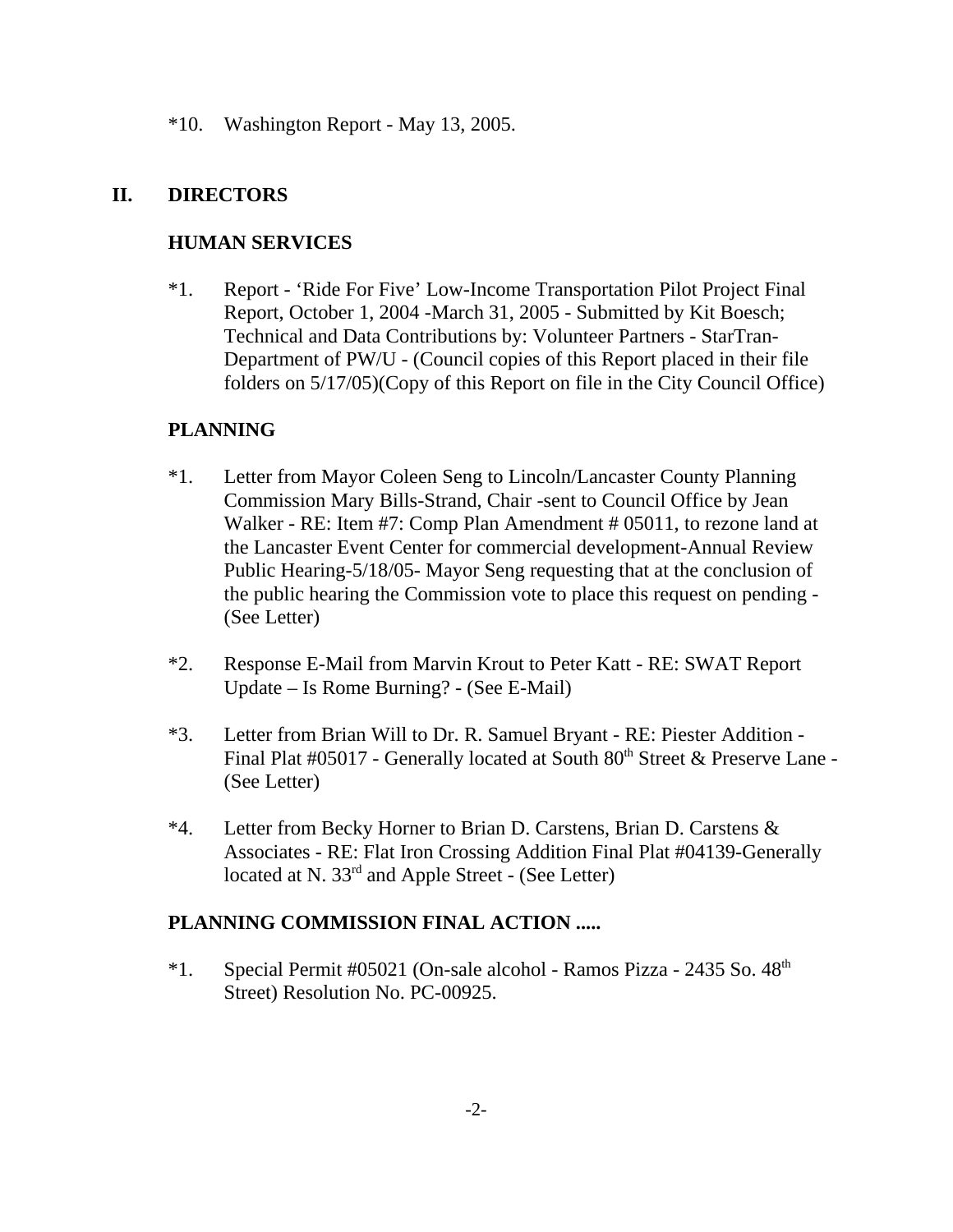\*2. Special Permit #05018 (Early Childhood Care Facility - 2030 N. 29<sup>th</sup> Street) Resolution No. PC-00924.

# **PUBLIC WORKS & UTILITIES**

\*1. Public Works & Utilities ADVISORY - RE: Sidewalk Repair Advisory-Project #702167 -(See Advisory)

# **III. CITY CLERK**

## **IV. COUNCIL**

# **A. COUNCIL REQUESTS/CORRESPONDENCE**

### **ANNETTE McROY**

1. Request to Lynn Johnson, Parks & Recreation Director - RE: Skateboard Park in NW Lincoln - (RFI#165 - 5/05/05)

### **PATTE NEWMAN**

1. Request to Don Taute, Personnel/ Bill Kostner, Risk Management - RE: Concerned that his insurance company was being over-charged for a Dec. 3, 2004 accident in the East Campus area - (RFI#35 - 5/16/05)

### **TERRY WERNER**

1. Request to Personnel Department - RE: 'M' class employees - (RFI#143 - 5/02/05)

### **V. MISCELLANEOUS**

- \*1. E-Mail from Jennifer Augstums RE: Closing swimming pools -(See E-Mail)
- \*2. E-Mail from Rachel Larson RE: Support for North Hills Comp Plan Amendment #05005 -(See E-Mail)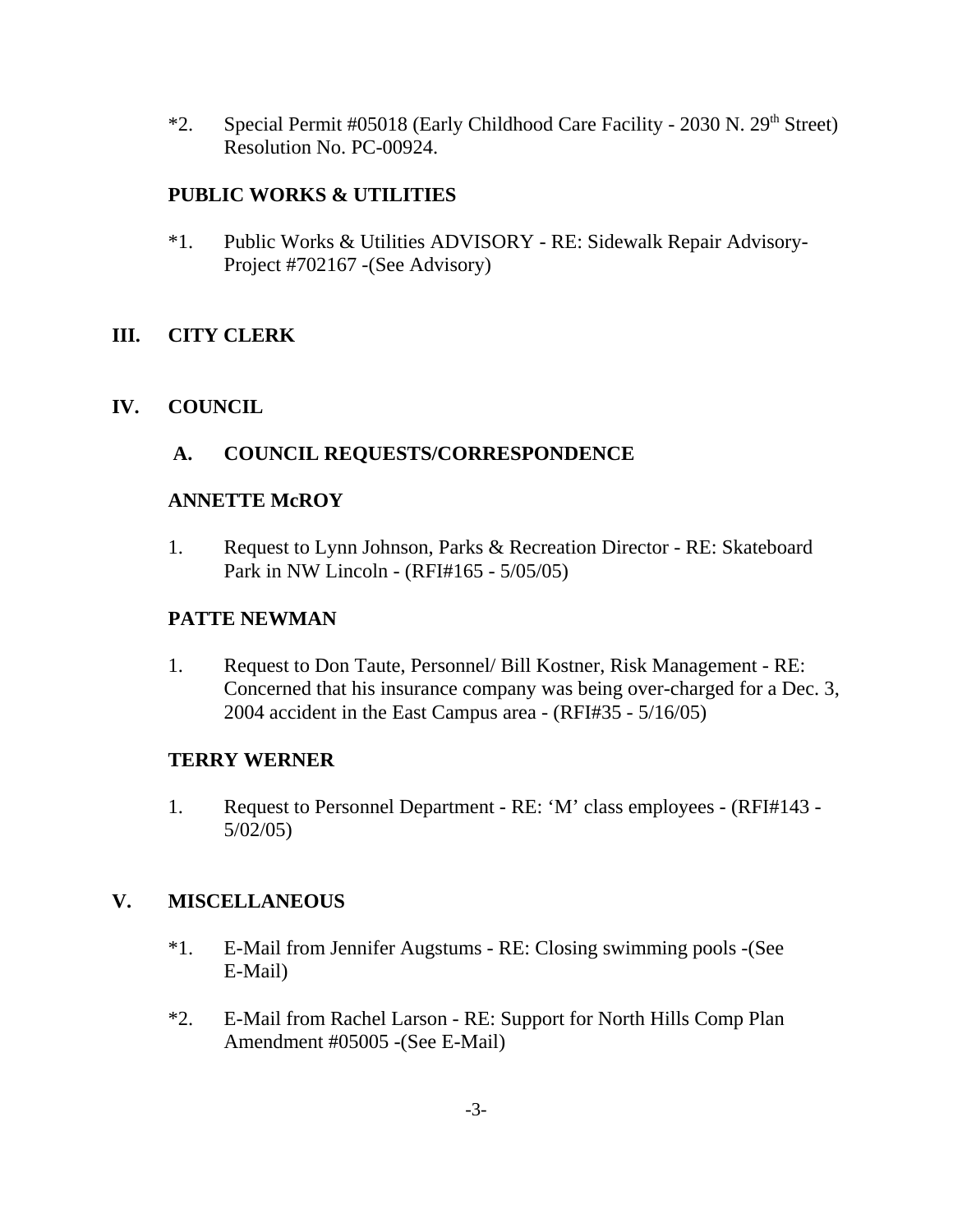- \*3. E-Mail from Kay Fleig RE: Closing swimming pools -(See E-Mail)
- \*4. E-Mail from Kathy Rico RE: Closing swimming pools -(See E-Mail)
- \*5. E-Mail from Diane Stewart RE: Support for North Hills Comp Plan Amendment #05005 -(See E-Mail)
- \*6. Letter from Annabelle Neemann RE: The Hartland Home Development located between North  $14<sup>th</sup>$  & 7<sup>th</sup> Street, Fletcher Ave. to Humphrey Ave. -(See Letter)
- \*7. Letter from John & Alene Holt RE: Why won't the City approve the use of a resin sleeve for the use of private homeowners?- (See Letter)
- \*8. Letter from Denise & Larry Maack & family RE: Proposal of the Annexation #05006; Change of Zone #05024, from AG Agricultural to R-3 Residential; Special Permit #05015, Hartland's Garden Valley Community Unit Plan; and Street and Alley Vacation #05002 on property generally located at N.14th Street and Humphrey Avenue -(See Letter)
- \*9. Letter from Bruce Spilker RE: Annexation #05006; Change of Zone #05024, From AG Agricultural to R-3 Residential; Special Permit #05015, Hartland's Garden Valley Community Unit Plan; and Street and Alley Vacation #05002, on property generally located at N.  $14<sup>th</sup>$  Street and Humphrey Avenue -(See Letter)
- \*10. Letter from Keith Spilker RE: Annexation #05006; Change of Zone #05024; Special Permit #05015, Hartland's Garden Valley Community Unit Plan; and Street and Alley Vacation #05002 at N. 14th Street & Humphrey Avenue-(See Letter)
- \*11. Note Card from Ruth Mussmann RE: Opposed to the Wal-Mart at  $84<sup>th</sup>$  & Adams -(See Note Card)
- \*12. E-Mail with attached Letter from Todd Wicken RE: Comprehensive Plan Amendment #05012 -(See E-Mail & Letter)
- \*13. E-Mail from William J. Rogers Jr. RE: Support for North Hills Comp Plan Amendment #05005 -(See E-Mail)